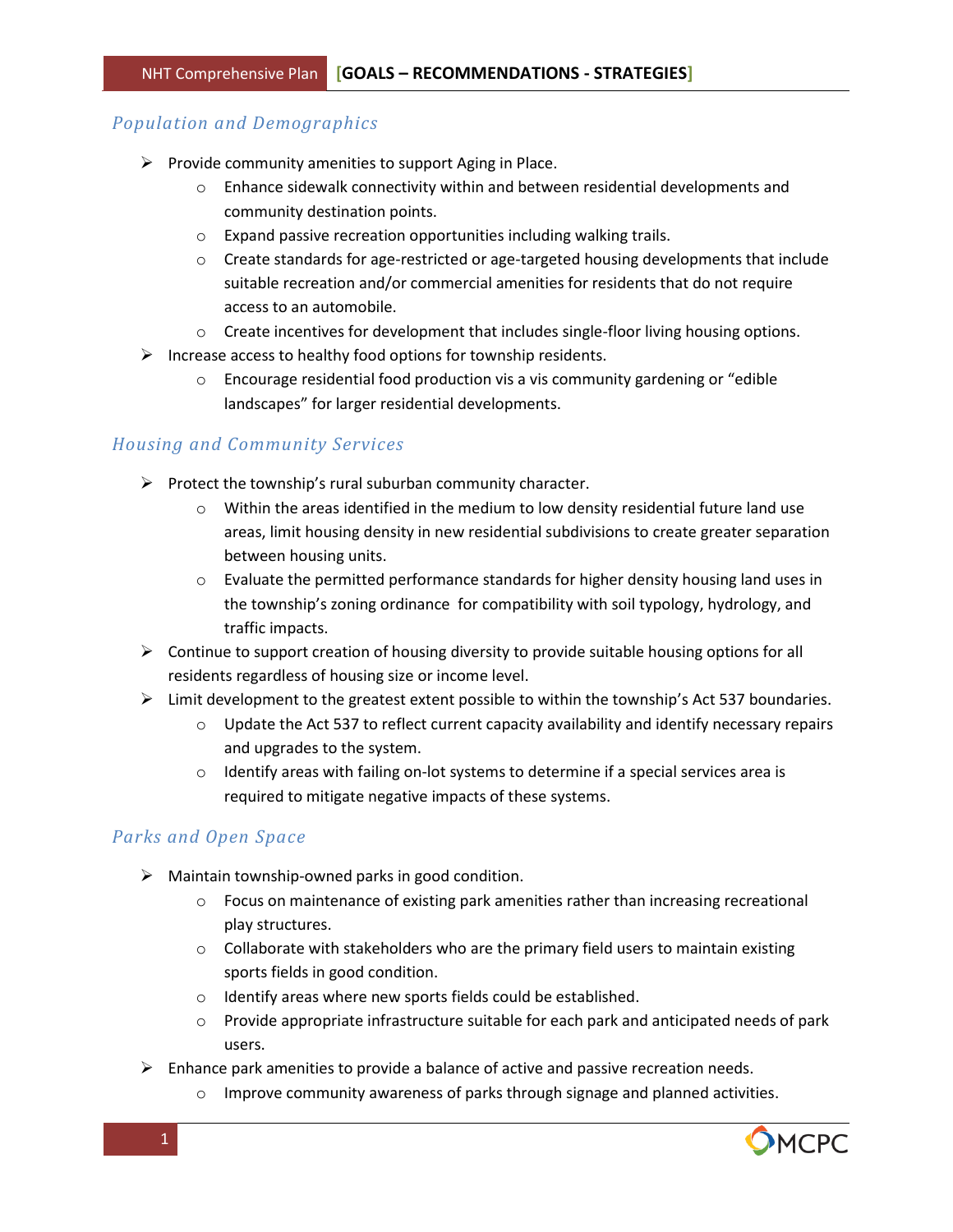- $\circ$  Create new outdoor recreation amenities in public open space including dog parks, fishing opportunities, and birdwatching.
- o Enhance existing indoor recreation facilities.
- $\triangleright$  Establish greater connectivity between parks and residential areas.
	- o Pursue implementation of proposed trail system from the 2006 Open Space Plan.
	- $\circ$  Identify opportunities for new developments to create or connect into a trail to provide non-motorized access to parks within a mile of the development.
- $\triangleright$  Prioritize the preservation of natural features in township open spaces.
	- $\circ$  Limit recreational development within open space areas to maintain environmental integrity.
	- o Identify
	- o Provide resources to property owners to maintain working agricultural lands.
	- $\circ$  Build criteria for secondary acquisition targets that considers preservation of contiguous area and sensitive landscapes containing woodlands, steep slopes, creeks, and wetlands.

## *Transportation*

- $\triangleright$  Maintain area roadways in good condition
	- $\circ$  Implement a user-interface program to enable residents to report roadway concerns and track roadway projects.
- $\triangleright$  Maximize travel efficiencies and reduce traffic congestion
	- $\circ$  Identify opportunities for the creation of new collector roads to spread traffic movements across a more diverse set of roadways.
	- $\circ$  Eliminate the creation of new culs-de-sac to the greatest extent possible in new development.
	- o Implement intersection improvements as identified in the township's Act 209.
	- o Update the study of existing traffic patterns every 5 years.
	- $\circ$  Require new developments to connect into existing roadways wherever possible.
	- $\circ$  Evaluate roadway widths, driveway designs, and parking requirements in residential neighborhoods to ensure new developments are providing suitable amounts of parking and locations of parking throughout the neighborhood.
- $\triangleright$  Enhance pedestrian safety and connectivity throughout the township.
	- o Update township ordinances to require five foot wide sidewalks in residential neighborhoods.
- $\triangleright$  Support off-road bike networks
	- o Develop multi-use trails for recreational bikers.
- $\triangleright$  Expand resident opportunities to utilize public transportation.
	- o Coordinate with Pottstown Borough to establish bus routes and connection points to better enable township residents to ride to regional community destinations via the Pottstown Area Rapid Transit bus network.
	- o Build a "park and ride" location to encourage carpooling to regional centers of work, and to serve as a potential future stop on the PART bus network.

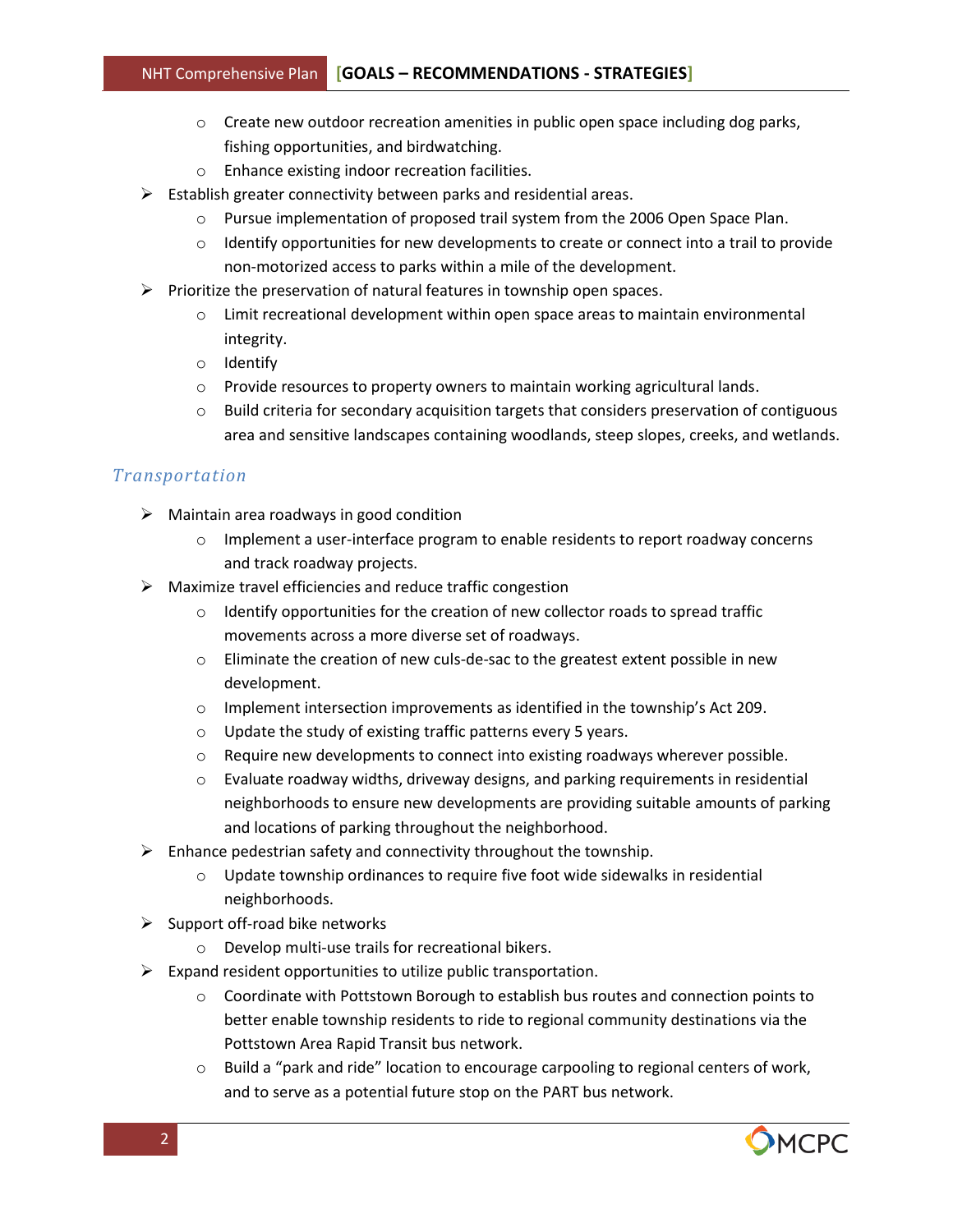### *Environmental Stewardship*

- $\triangleright$  Protect wildlife habitat in open space areas
	- o Preserve contiguous natural areas to reduce habitat fragmentation.
	- $\circ$  Provide educational resources to residents about the importance and recommended treatment of wildlife in a suburban setting.
	- $\circ$  Update the landscape ordinance to strengthen the incorporation of native plant species in landscaped areas.
- $\triangleright$  Protect township waterways to maintain clean drinking water and support wildlife habitats.
	- o Enhance the standards for the riparian buffer conservation district to create stronger buffers around riparian areas and wetlands.
	- o Implement mitigation measures to meet the township's MS4 standards.
- $\triangleright$  Improve stormwater management across the township.
	- $\circ$  Identify failing stormwater basins and enact measures to rectify the failing systems.
	- $\circ$  Update township ordinances to require naturalization of stormwater basins.
- $\triangleright$  Encourage residents to adopt sustainability measures on individual properties.
	- o Adopt renewable energy ordinance to regulate installation of renewable infrastructure to protect public safety and property.
	- $\circ$  Provide a township-supported rain barrel program to provide education and materials to residents about proper installation and use.
	- $\circ$  Pilot a food compost collection system township-wide to reduce creation of household waste.
	- $\circ$  Institute a yearly leaf collection for all developments of fifteen homes or more to reduce leaf litter in the areas sewers and waterways.

#### *Community Character*

- $\triangleright$  Agricultural Character
	- $\circ$  Encourage all property owners eligible for agricultural preservation to pursue the most appropriate categorization for their lands.
	- o Coordinate with farmers and the Montgomery County Farmland Preservation Program to conduct outreach and education to farmers on best management practice for land management, particularly for fallow fields.
- $\triangleright$  Protect and preserve the township's historic resources.
	- o Adopt a historic preservation ordinance to protect identified historic structures from being removed.
	- $\circ$  Create an inventory of historic and contributing properties to identify all contributing resources, whether publicly or privately held.
	- $\circ$  Provide property owners with best practices and information on how to maintain architectural integrity of older and historic homes
- $\triangleright$  Establish a central hub for community gathering and township administration